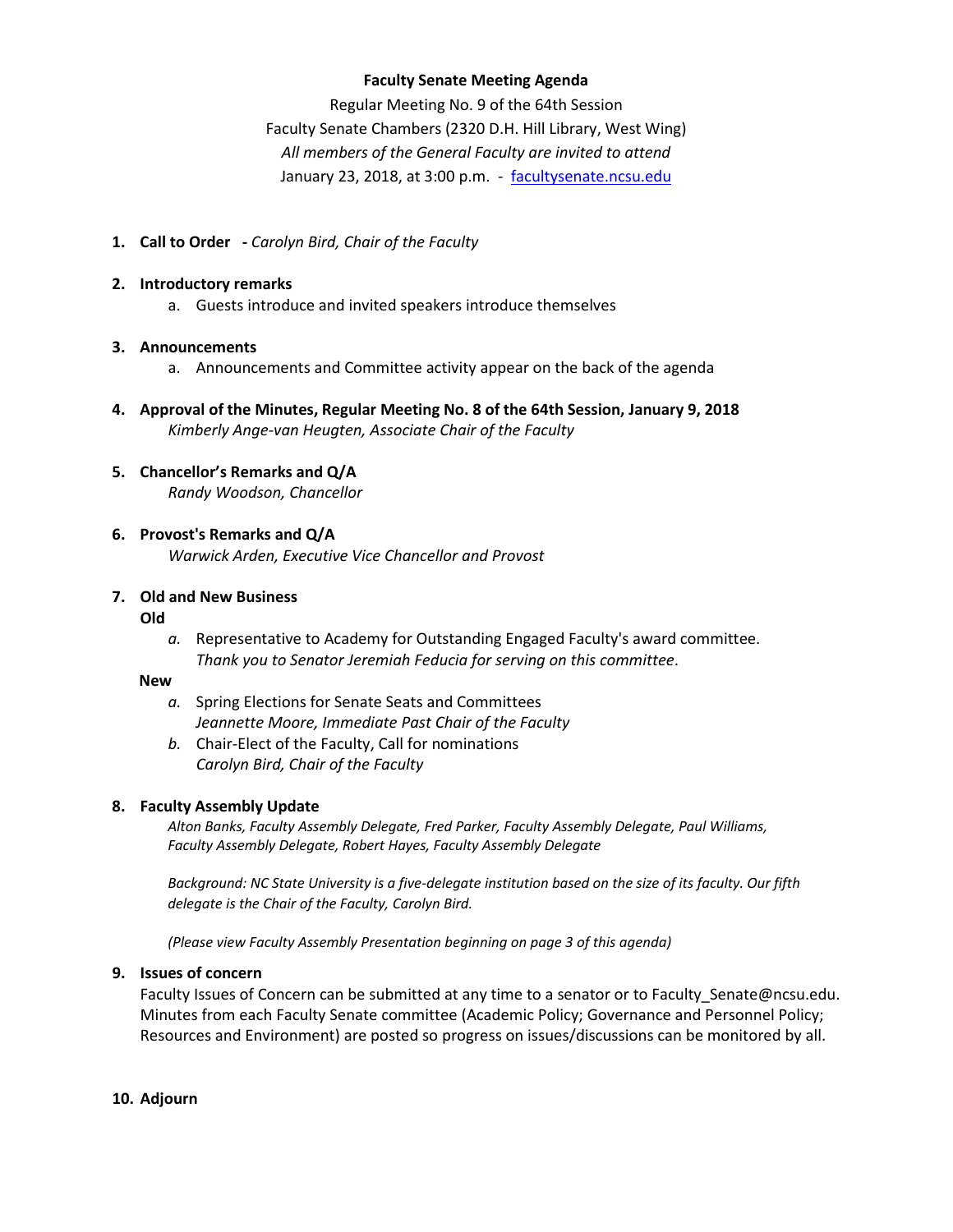### NORTH CAROLINA STATE UNIVERSITY Faculty Senate Calendar and Announcements January 23, 2018

### **CALENDAR**

1/25/2018 3:00 pm Thursday **Executive Committee** in 2320 D.H. Hill *– Carolyn Bird, Chair*

\*\*\*\*\*\*\*\*\*\*\*\*\*\*\*\*\*\*\*\*\*\*\*\*\*\*\*\*\*\*\*\*\*\*\*\*\*\*\*\*\*\*\*\*\*\*\*\*\*\*\*\*\*\*\*\*\*\*\*\*\*\*\*\*\*\*\*\*\*\*\*\*\*\*\*\*\*\*\*\*\*\*\*

1/30/2018 **Committee meetings:**

**ACADEMIC POLICY COMMITTEE** - *Sarah Ash and David Auerbach, Co-Chairs* 3:00 pm in Room 441, Withers Hall on Tuesday, 1/30/2018.

- a. Academic Integrity in a technology-rich environment
- b. Priority registration algorithm and Disability Services Offices registration procedures

**GOVERNANCE AND PERSONNEL POLICY COMMITTEE** – *Philip Sannes and Ron Sederoff, Co-Chairs* 3:00 pm in the Faculty Research Commons Conference Room, 2310 DH Hill Library on Tuesday, 1/30/2018.

a. Faculty diversity

**RESOURCES AND ENVIRONMENT COMMITTEE** – *Rajade Berry-James and Beth Fath, Co-Chairs*  3:00 pm in the Faculty Research Commons Conference Room #2313G, 2310 DH Hill Library, on Tuesday, 1/30/2018.

- a. Spirion software implementation on NCSU-managed computers
- b. Transportation proposed changes for parking and related

\*\*\*\*\*\*\*\*\*\*\*\*\*\*\*\*\*\*\*\*\*\*\*\*\*\*\*\*\*\*\*\*\*\*\*\*\*\*\*\*\*\*\*\*\*\*\*\*\*\*\*\*\*\*\*\*\*\*\*\*\*\*\*\*\*\*\*\*\*\*\*\*\*\*\*\*\*\*\*\*\*\*\*\*

2/6/2018 **Faculty Senate Meeting** at 3:00 pm in 2320 D.H. Hill, *Carolyn Bird, Chair*

### **ANNOUNCEMENTS**

- **1. Spring General Faculty Meeting** is scheduled for March 20, 2018 Talley Student Center, Room 4280, 3pm. *Suggestions for topics are being accepted for the Spring General Faculty meeting*.
- **2. UNC System Engagement** is an initiative to better understand how faculty and staff experience their workplace at all 17 institutions. The survey period is January  $29^{th}$  through February  $12^{th}$ . See Appendix A.

### **ATTACHMENTS**

- Appendix A. UNC System Engagement Survey Briefing Points for Faculty Senate
- Appendix B. Faculty Assembly Resolution 2018-1 on DACA
- Appendix C. Faculty Assembly Resolution 2018-2 on Free Speech Policy (HB 527)
- Appendix D. Faculty Assembly Resolution 2018-2 Administrative Structure (Support for the Office of the UNC System President with respect to staffing)
- Appendix E. Faculty Assembly Presentation Current Credit Requirements by UNC Institution
- Appendix F. Policy 400.1.5 Fostering Student Success-Draft of the 120 credit hour policy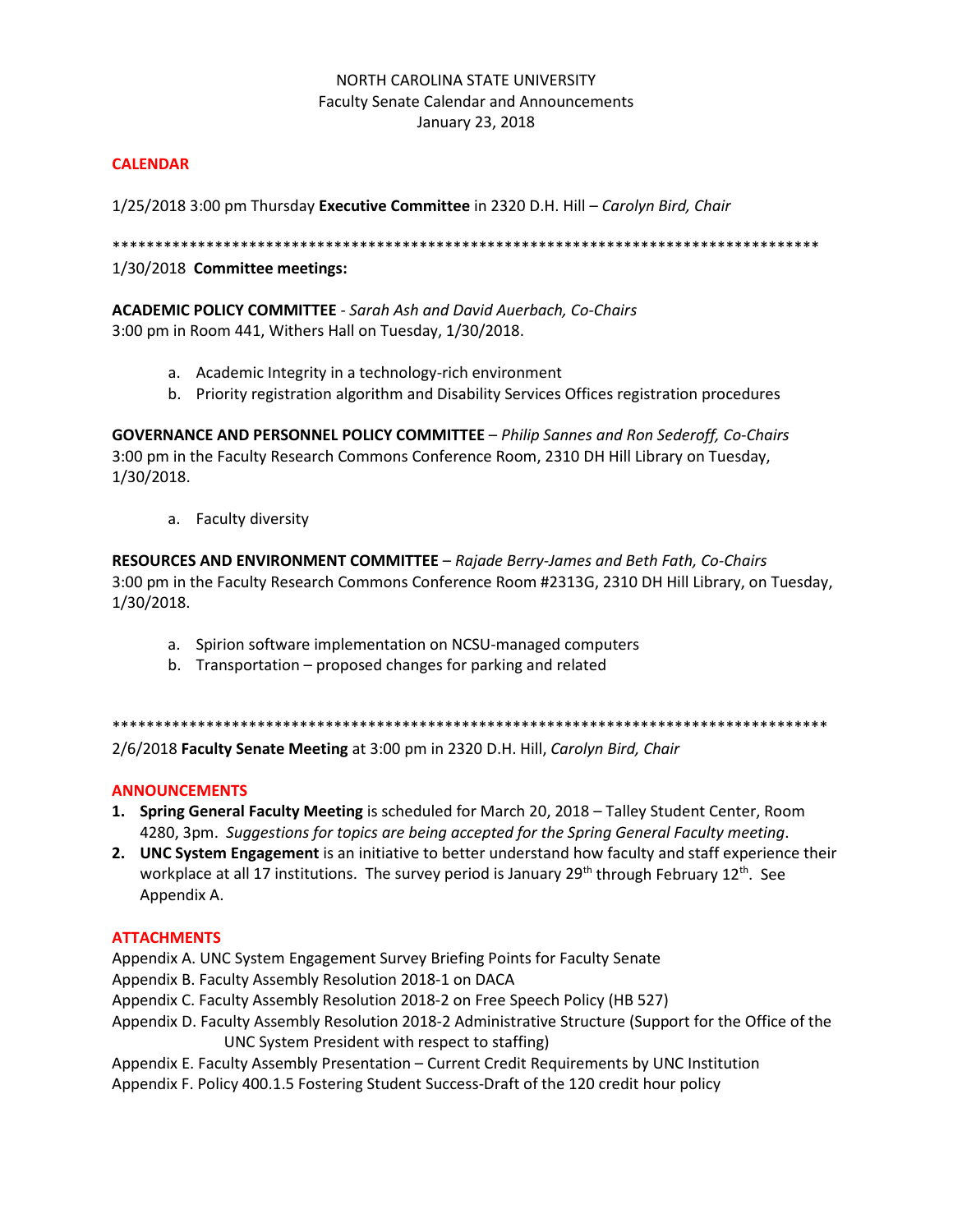**UNC Faculty Assembly Established 1972** 



# The Faculty Assembly of UNC-General Administration

Presentation to the NCSU Faculty Senate 23January 2018 NCSU Faculty Assembly delegates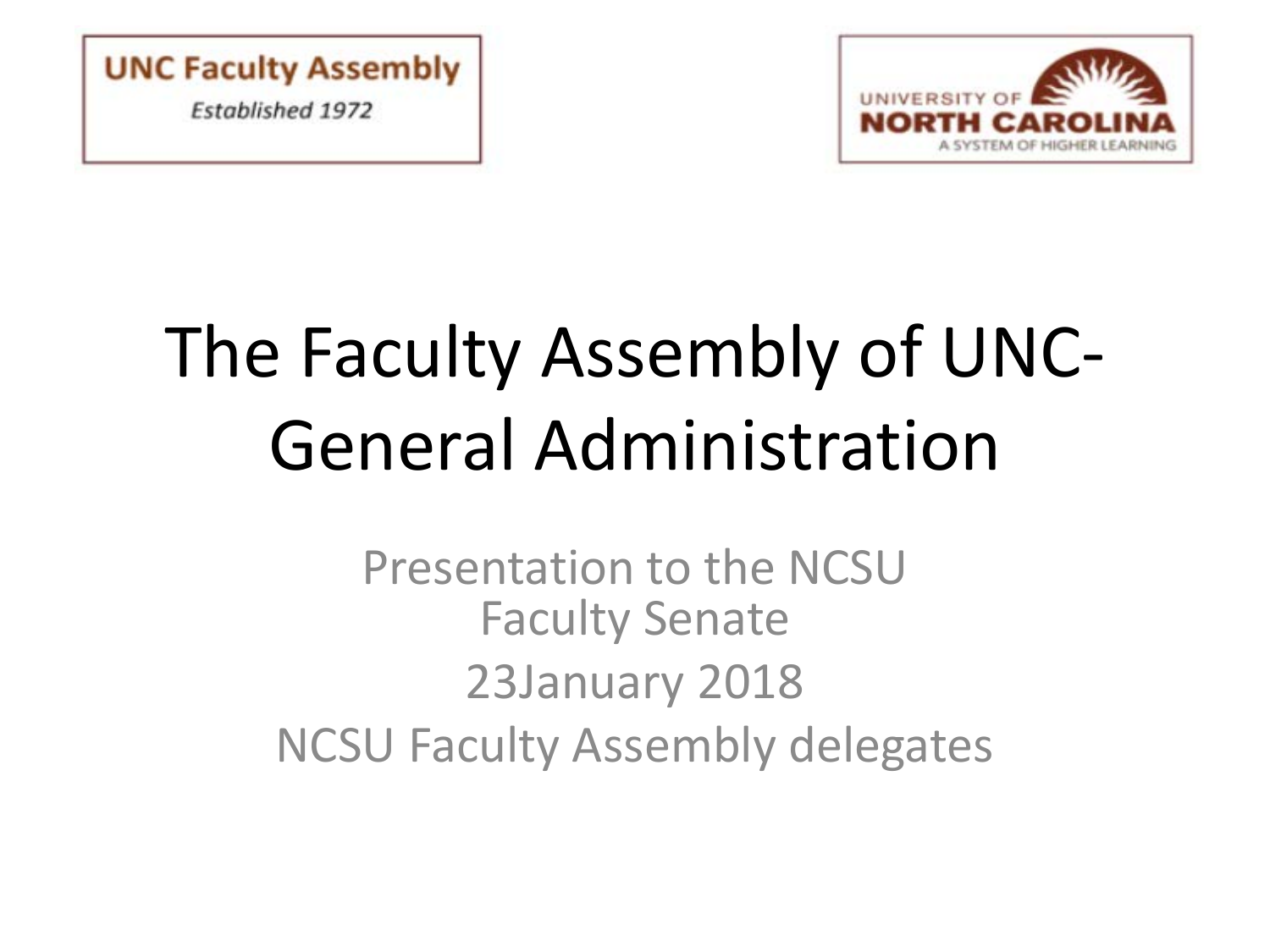



# **Overview:**

- The UNC Faculty Assembly was established in 1972 at the request of then UNC President William Friday. The Assembly serves the President, UNC General Administration, the Board of Governors, the NC General Assembly, and campus faculty and administrative bodies, as a faculty advisory body on system-wide issues.
- The Assembly meets at least five times, and typically six or more times, each academic year.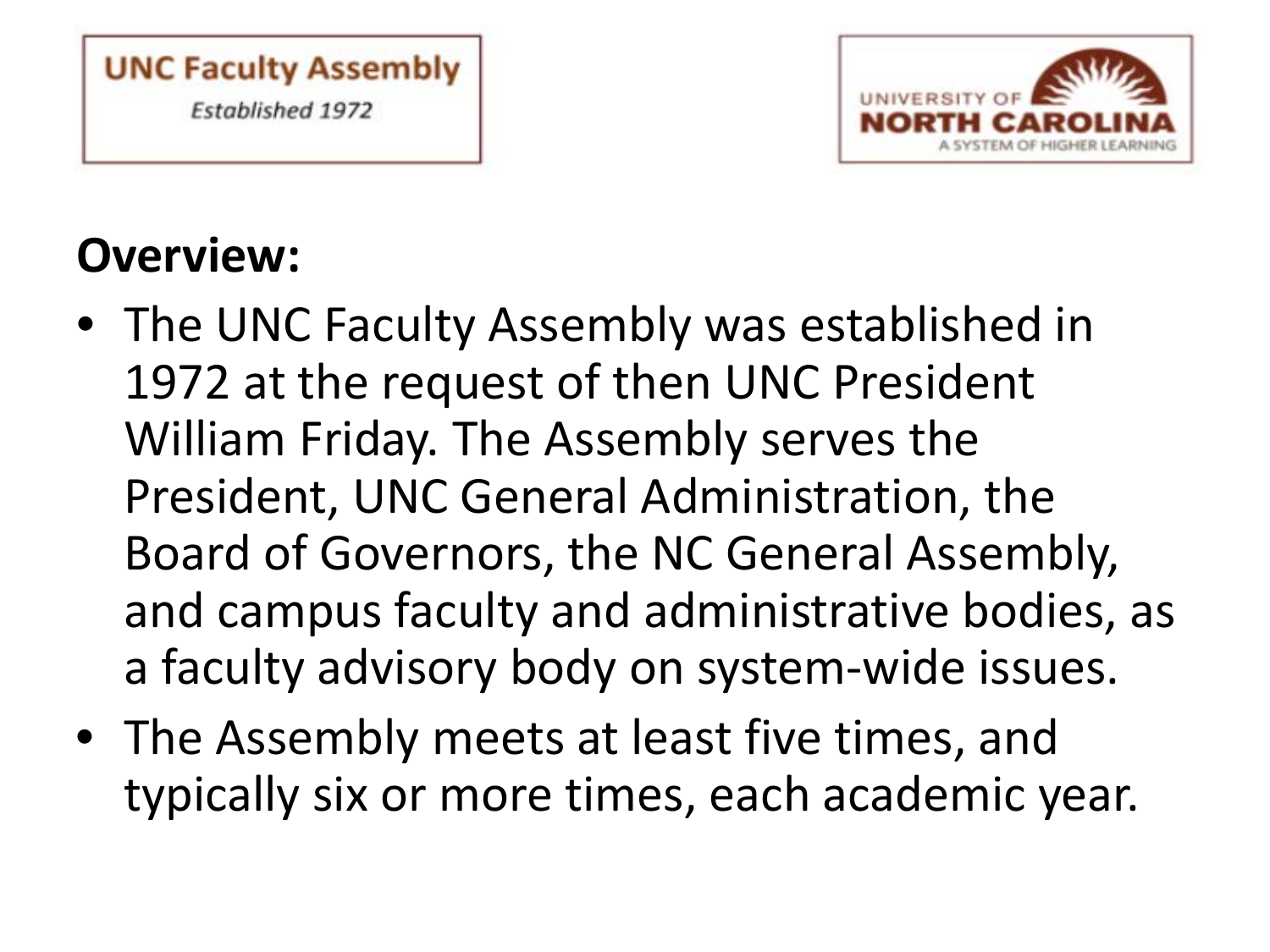

## Charter of the Faculty Assembly of the University of North Carolina

### Objectives and Functions

- 1. The Faculty Assembly of the University of North Carolina shall gather and exchange information on behalf of the faculties of the constituent institutions of the University of North Carolina
- 2. The Assembly shall, through appropriate channels, advise the Board of Governors of the UNC, the General Assembly, and other governmental agencies and officers on matters of university-wide importance
- 3. The Assembly shall advise and communicate with the President of the University of North Carolina with regard to the interest of the faculties and other matters of university- wide importance.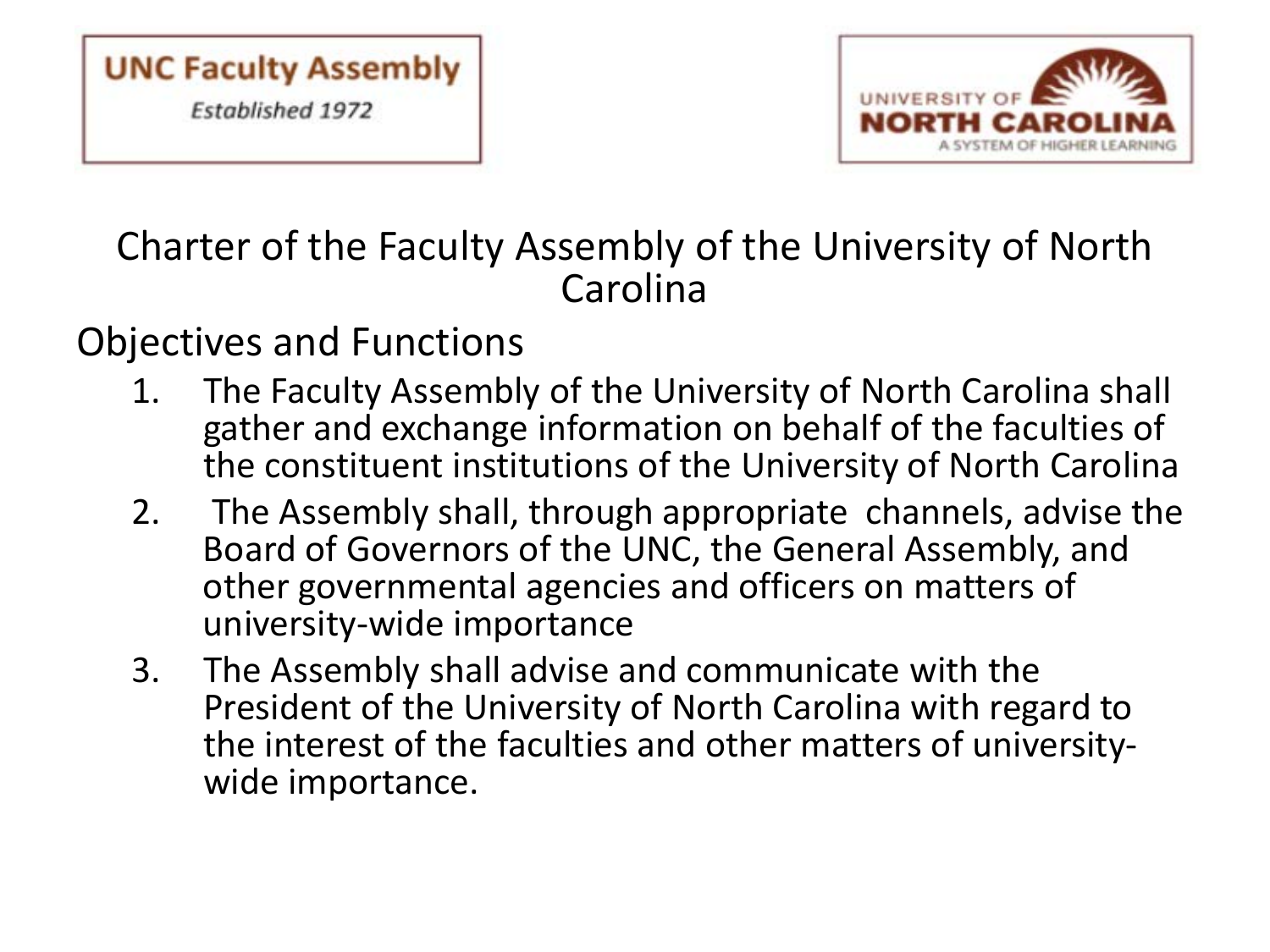



# Assembly members:

- may serve on working groups, policy committees, and personnel committees of General Administration
- nominate members of the general faculty to serve on system initiatives as required.
- Chair of the Assembly will:
- attend all Board of Governors(BOG) public meetings
- serve ex-officio on the BOG Personnel and Tenure Committee, Education Policy and Planning Committee, and on General Administration's Chief Academic Officers (Provost's) Council.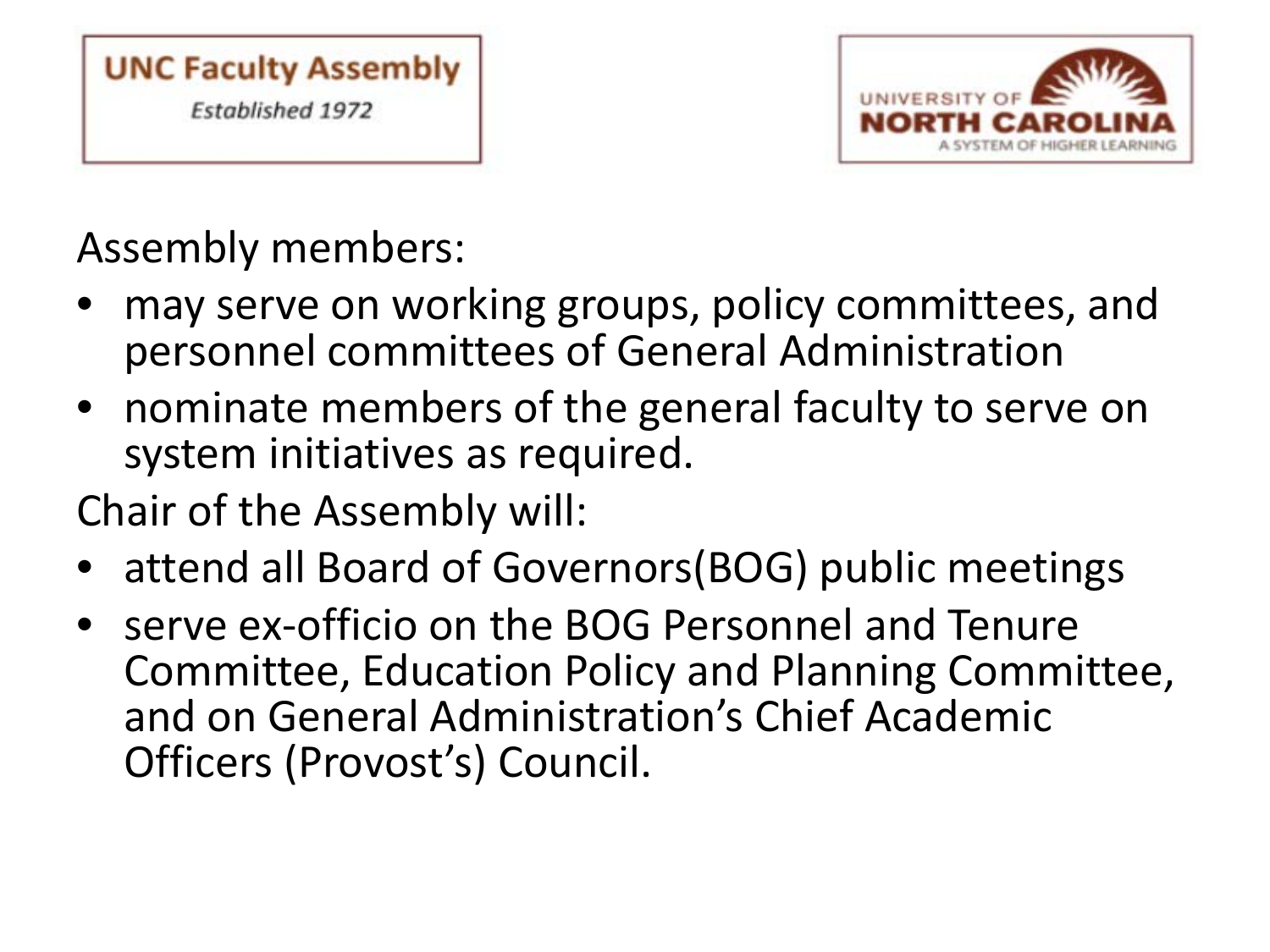### **UNC Faculty Assembly**

**Established 1972** 



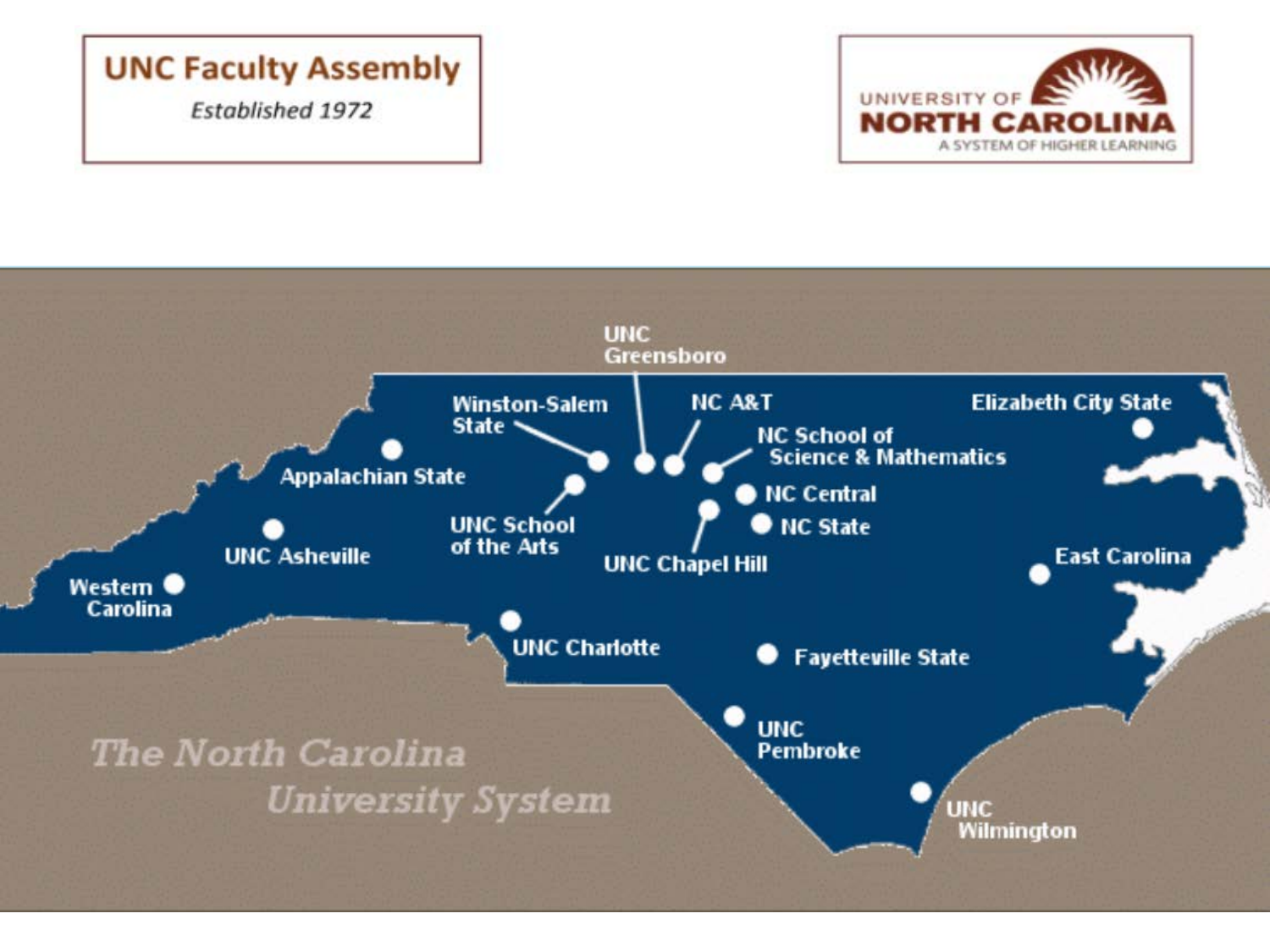



- Delegates must be full-time members of the voting faculty of their home campus.
- Each of the constituent campuses chooses its Assembly delegation according to procedures established by campus governance bodies.
- The size of delegations is proportionate to the number of budgeted full-time faculty positions on a campus; the representation system allows for 2, 3, 4, or 5 member delegations.
- Assembly Bylaws specify that delegate length of terms be 2 or 3 years, at campuses' discretion, and require the selection of alternate delegates.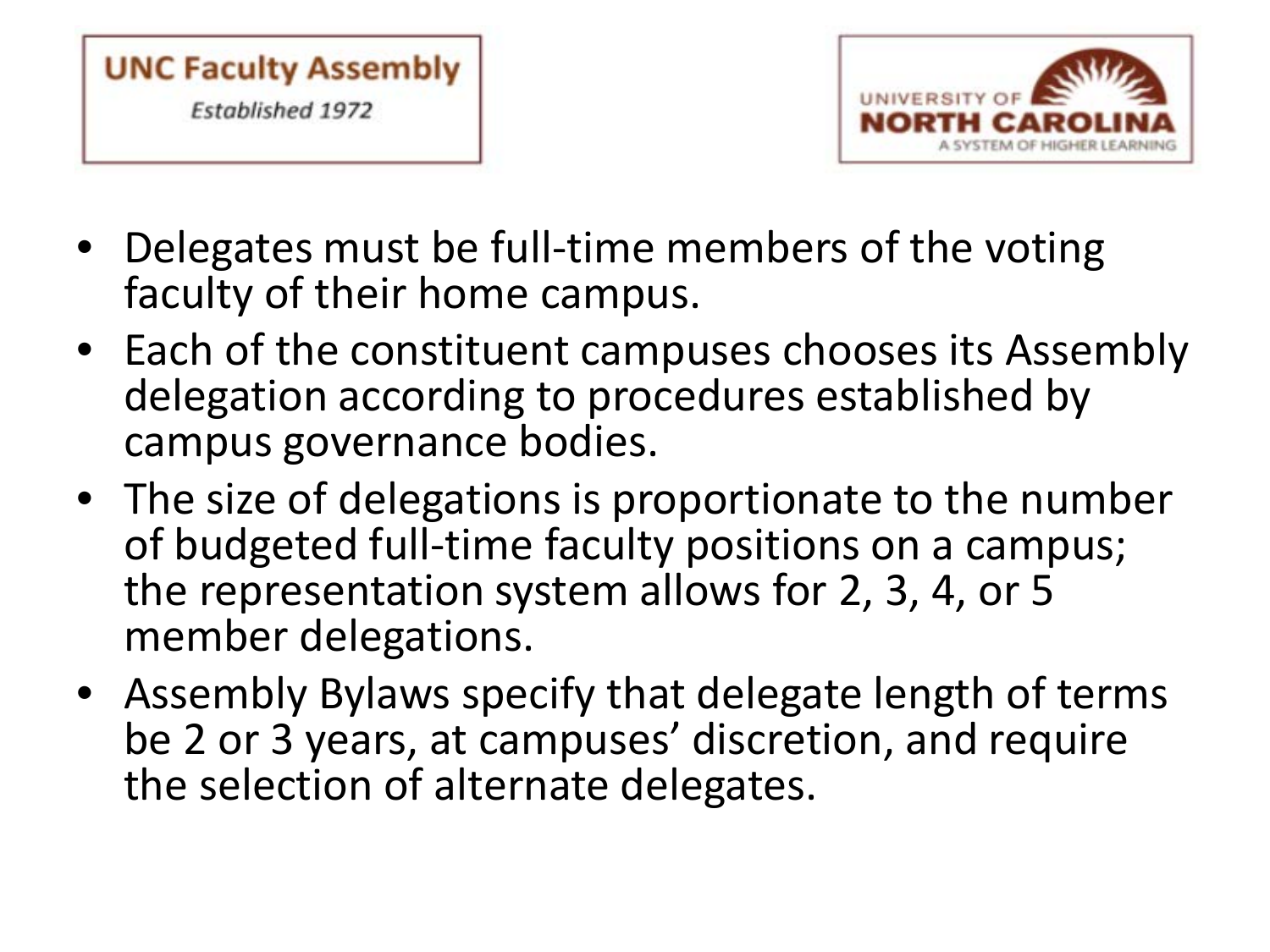



# Faculty Assembly Delegates: Alton Banks Carolyn Bird Robert Hayes Fred Parker Paul Williams

Alternate Delegates:

Dimitris Argyropoulous Elizabeth Fath

Jeannette Moore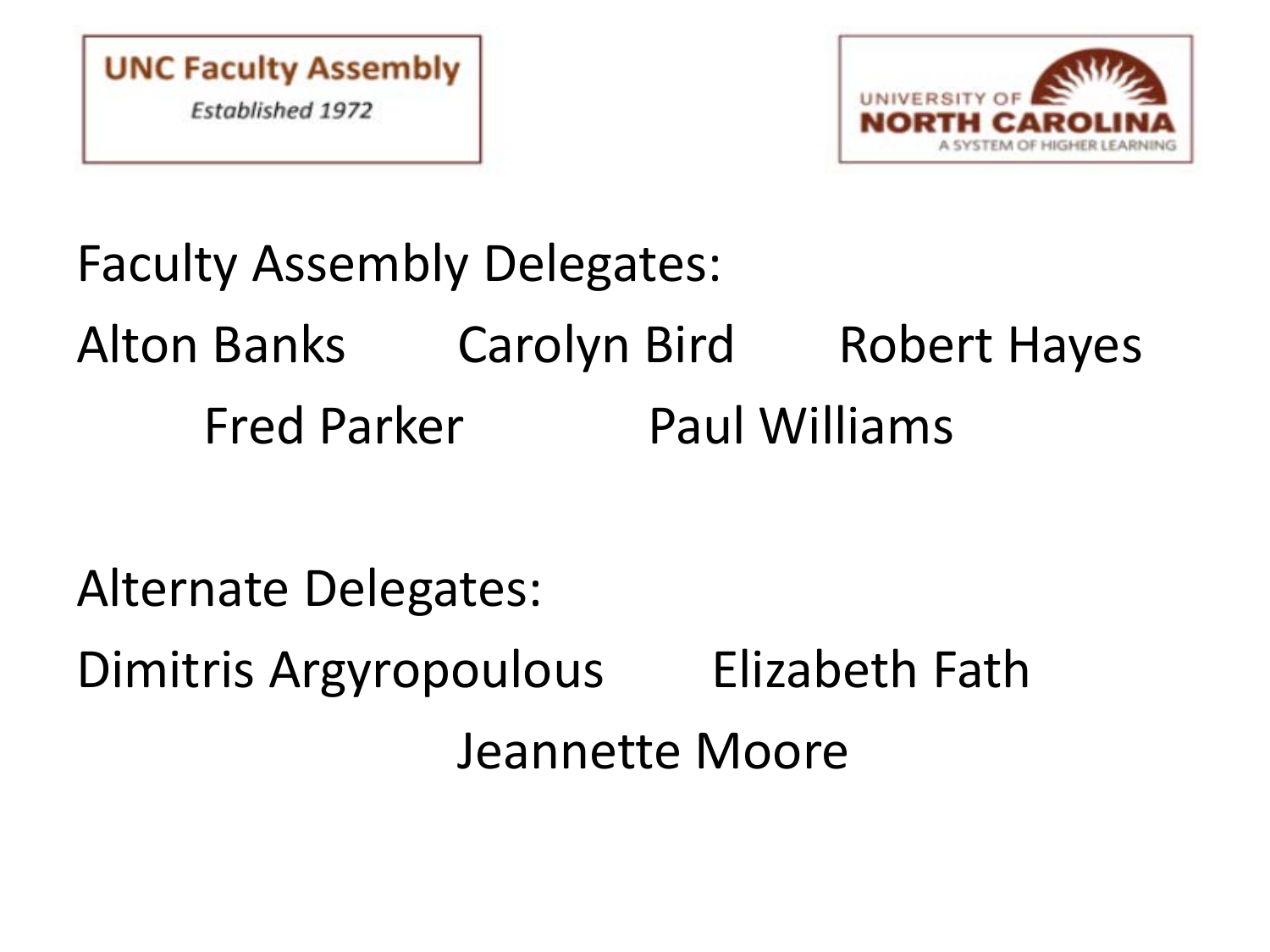



# Executives of Faculty Assembly Officers of the Assembly include:

- Chair- Gabriel Lugo, UNC-W
- Chair-Elect- David Green, NCCU
- Vice Chair-Tim Ives, UNC-CH
- Secretary-Kim Cogdell-Grainger, NCCU
- Parliamentarian- Jim Martin, NCSU

The Assembly also has a staff liaison who provides support at General Administration.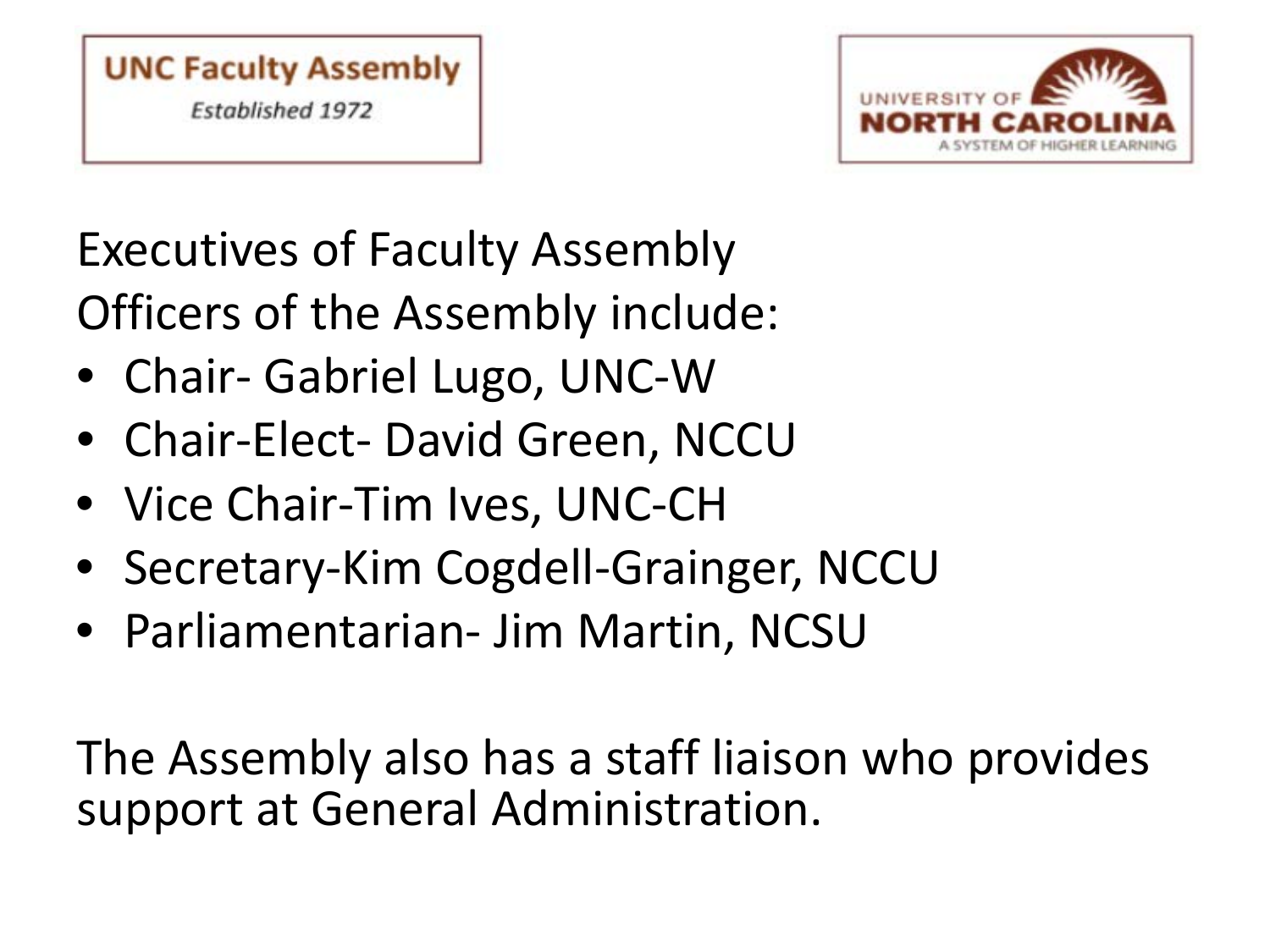



Executive Committee of Faculty Assembly

- Officers & Elected Members:
- 5 Delegate Caucus representative: Fred Parker, Agriculture & Resource Economics, NCSU
- 4 Delegate Caucus representative: Jeannie Persuit, Communications, UNC-W
- 3 Delegate Caucus representative: Kimberly Tran, Psychology, **FSU**
- 2 Delegate Caucus representative: Ashton Powell, Biology, NCSSM
- HMI Caucus Chair: Ralph Barrett, Music, NCCU
- At large Delegate: Lothar "Till" Dohse, Mathematics, UNC-A
- At-large Delegate: Alton Banks, Chemistry, NCSU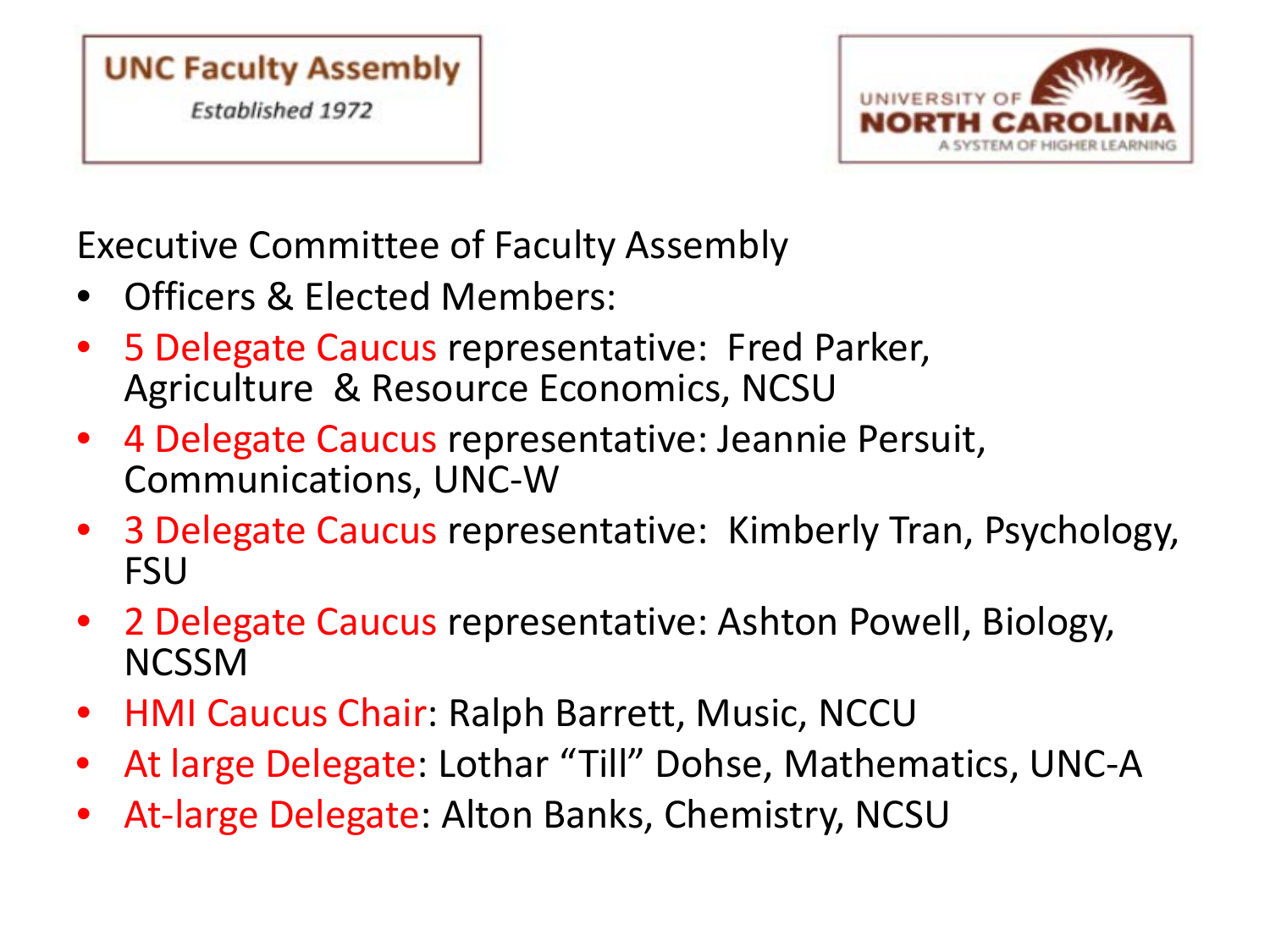



Activities of the Executive Committee

- Thursday evening Exec.Comm. Meetings to discuss upcoming meeting agendas, committee assignments
	- Conference phone calls to formulate meeting agendas
- Attending BOG meetings
- Attending BOG task force meetings
- Forming relationships with BOG members
- Working with UNC-GA staff to provide information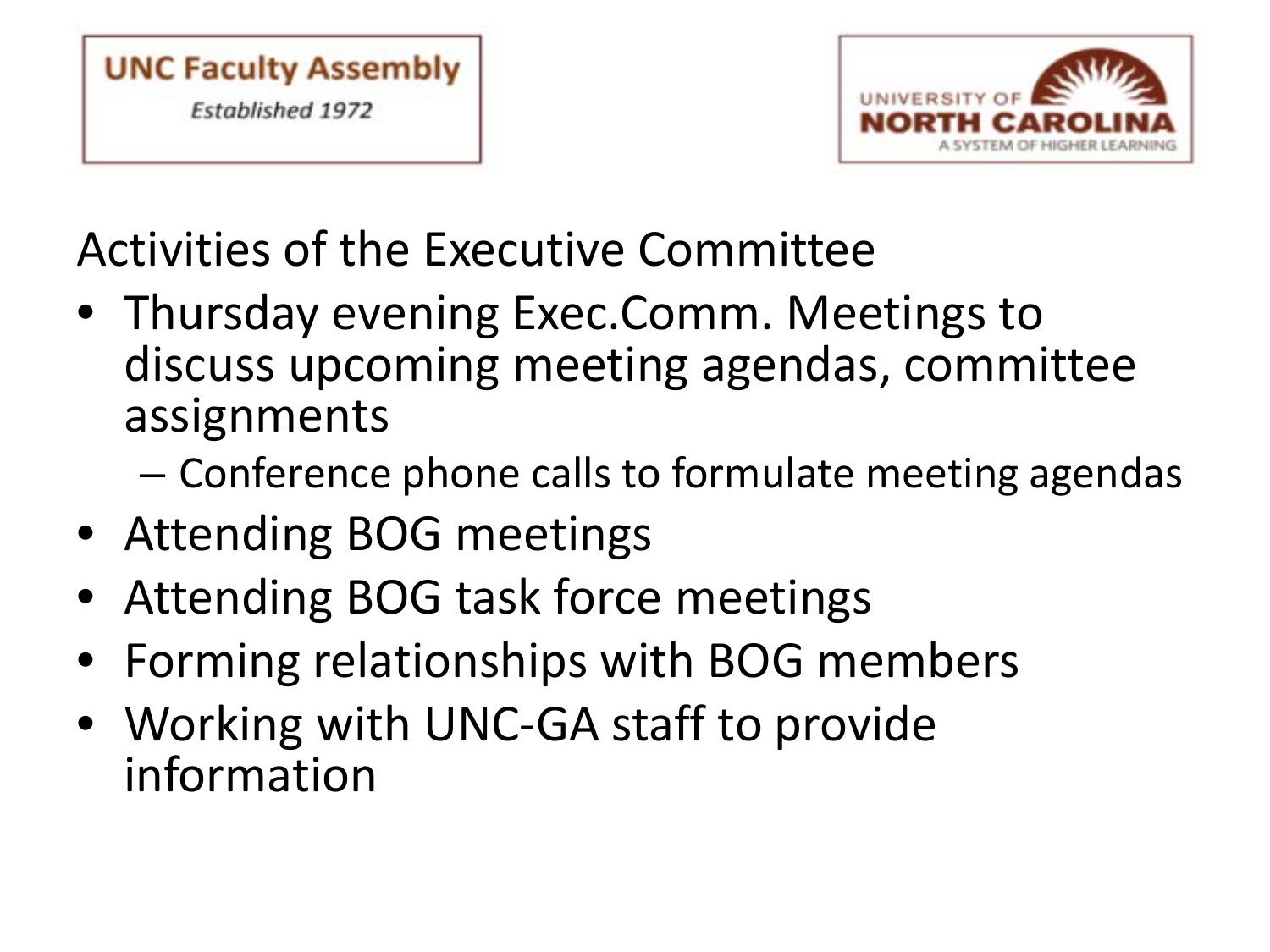



• So what has the Faculty Assembly been doing?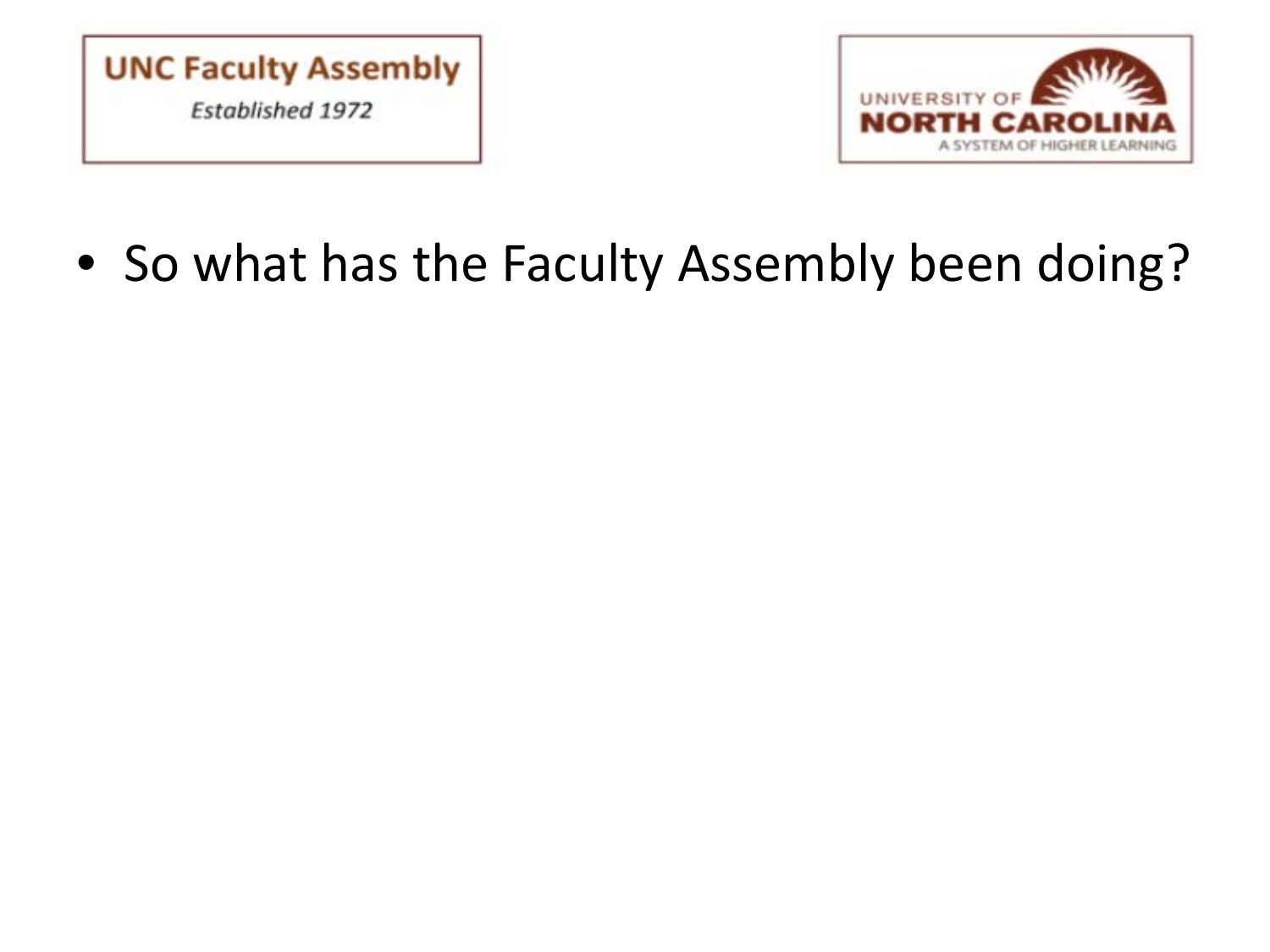



# **Resolutions we've passed**

- Center for Civil Rights
- Free Speech
- DACA
- In support of UNC-GA staff–10% cut
- Letter to SACSCOC regarding violations of policies & procedures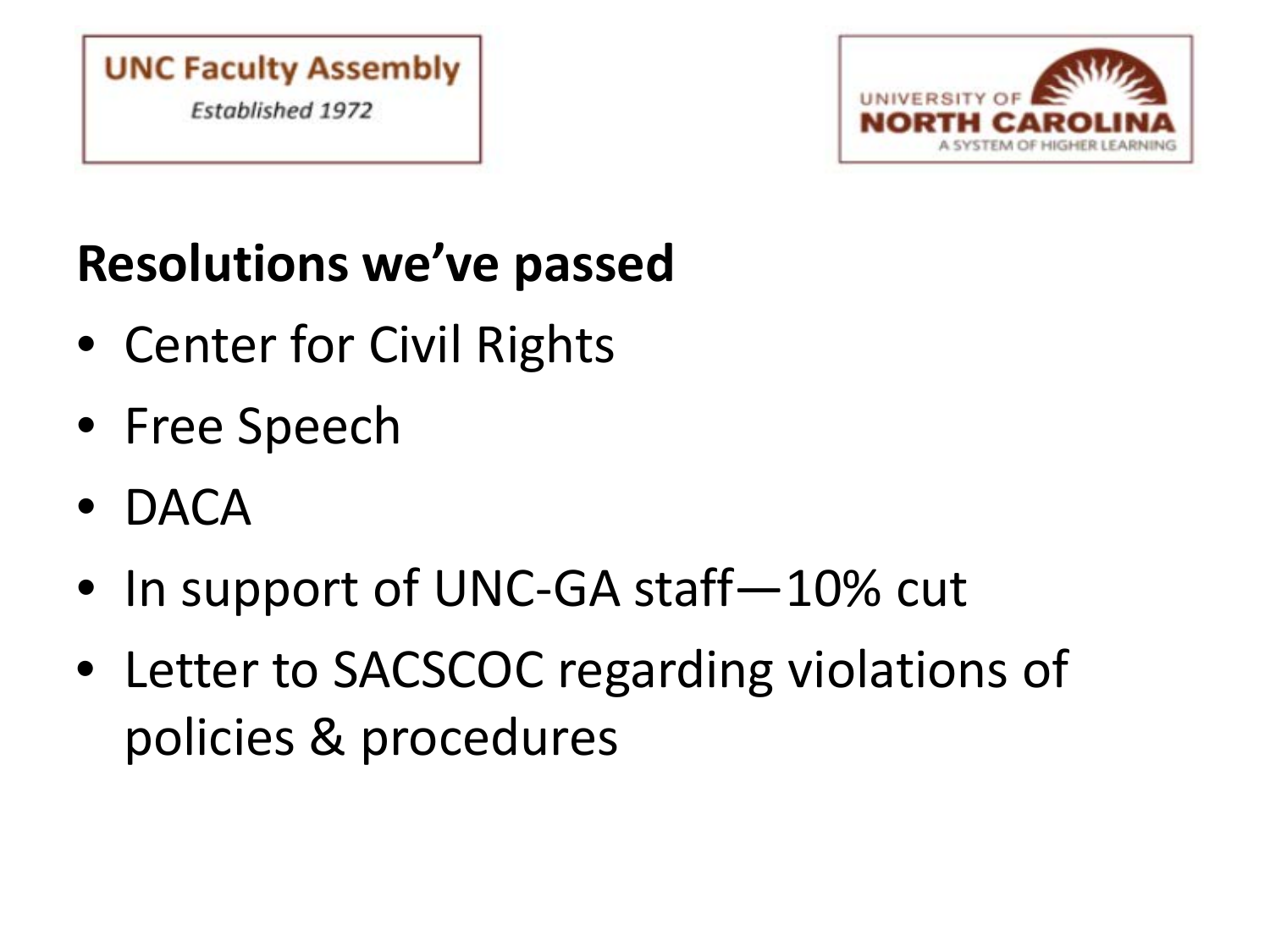



# **Issues before BOG (selected):**

- BOG Staff—specific—issue at November BOG meeting (4-4 tie)
- Possible move of UNC-GA—dead owing to cost
- Number of UNC-GA staff (roles examined by BOG, possible budget cut)
- Free Speech vote in December
- Jonathan Pruitt—ways to fund institutions
	- Enrollment Funding model
	- Left GA in December—now at UNC-CH as CFO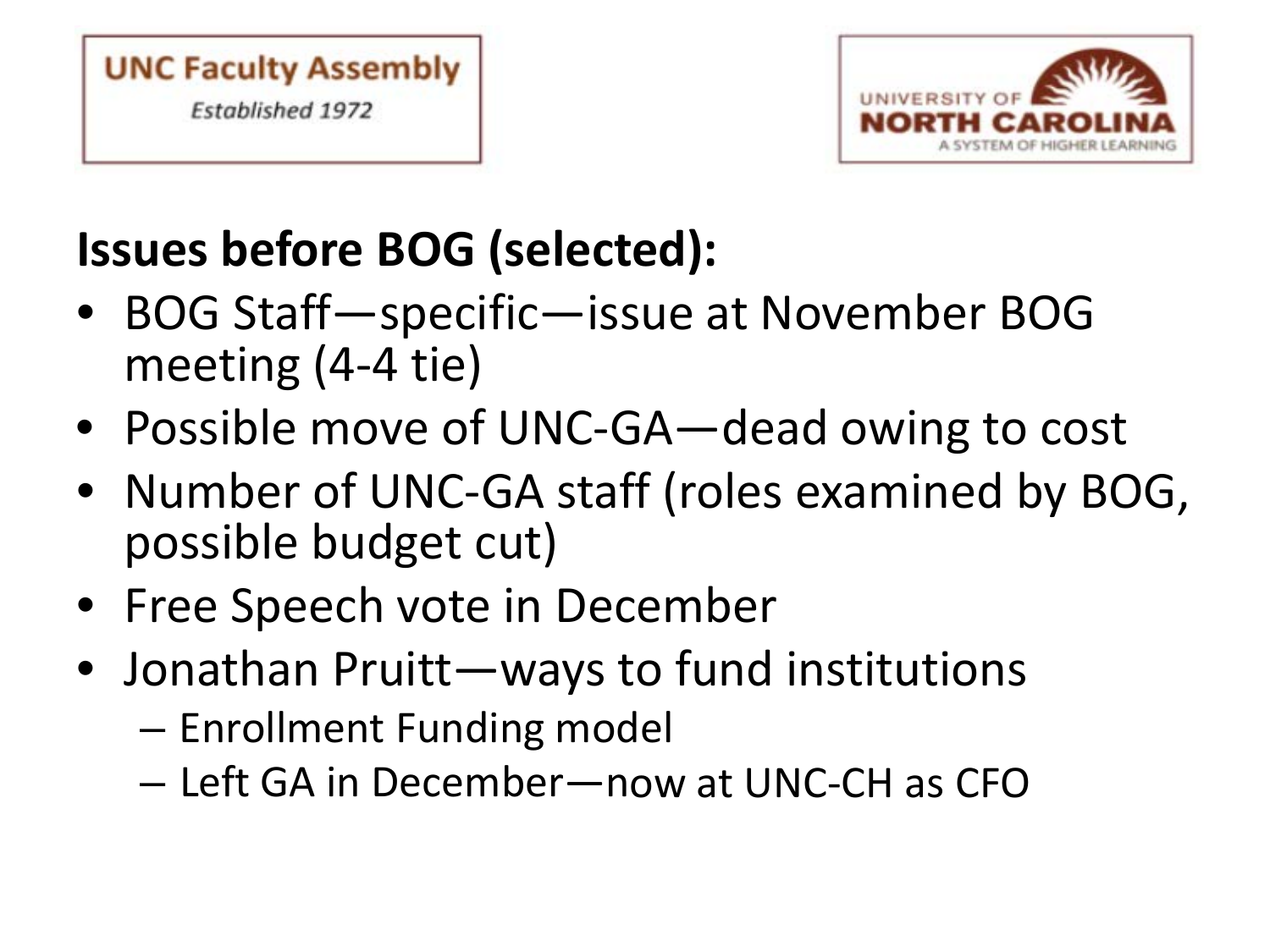### **UNC Faculty Assembly Established 1972**



### **Issues at FA:**

- Enrollment: Funding task force
- 120 credit hour issue
	- Cameron Howell's presentation of programs and number of SCH-handout provided
	- Report of number of graduates as required by General Assembly—every two years
- Transfer—especially military personnel
- Part-Way Home—research programs at UNC-CH and UNC-C to investigate success of students near degree completion
- Engagement survey coming to each campus
- Rebranding--dead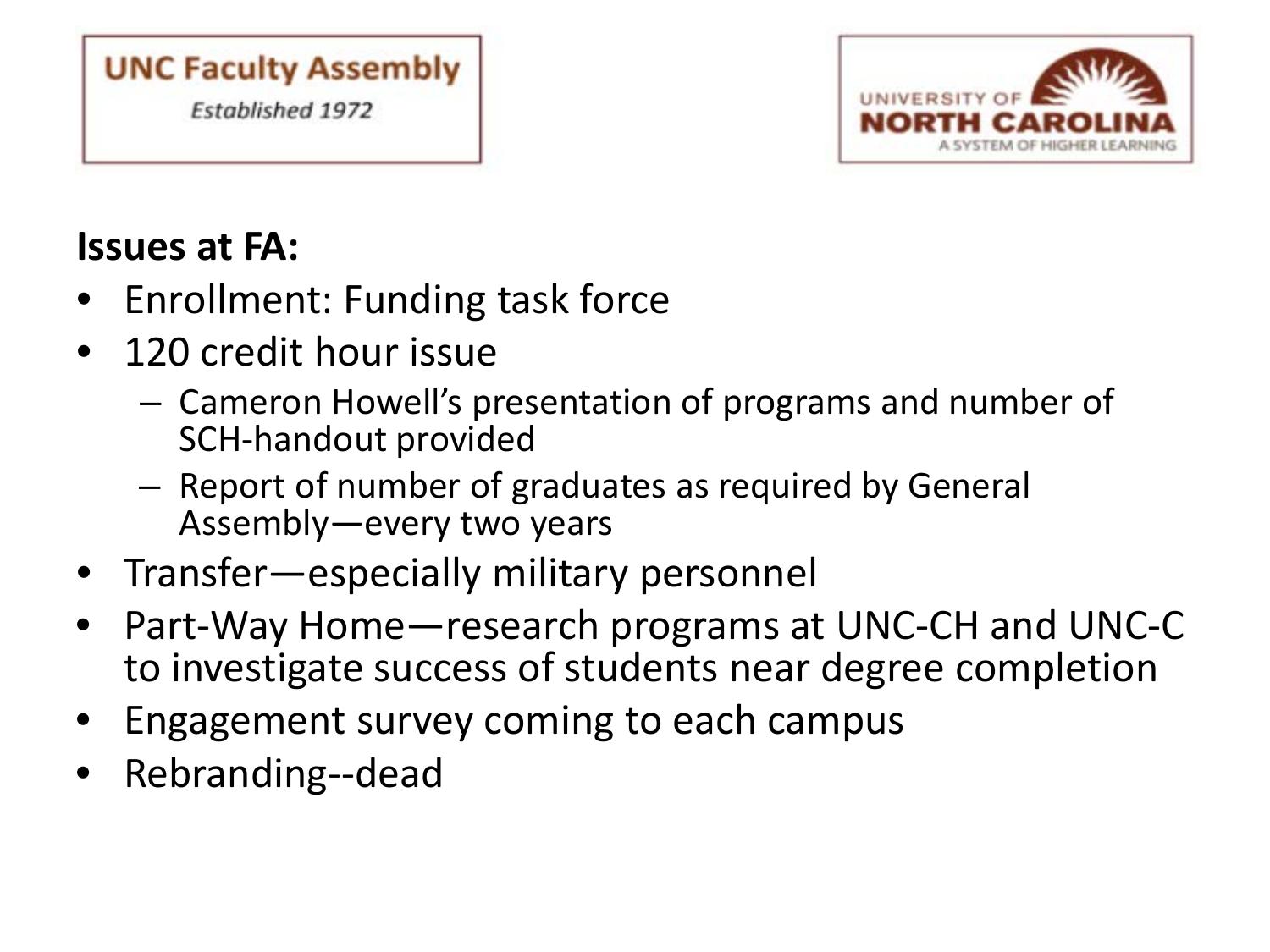



## **Issues coming down the pike**

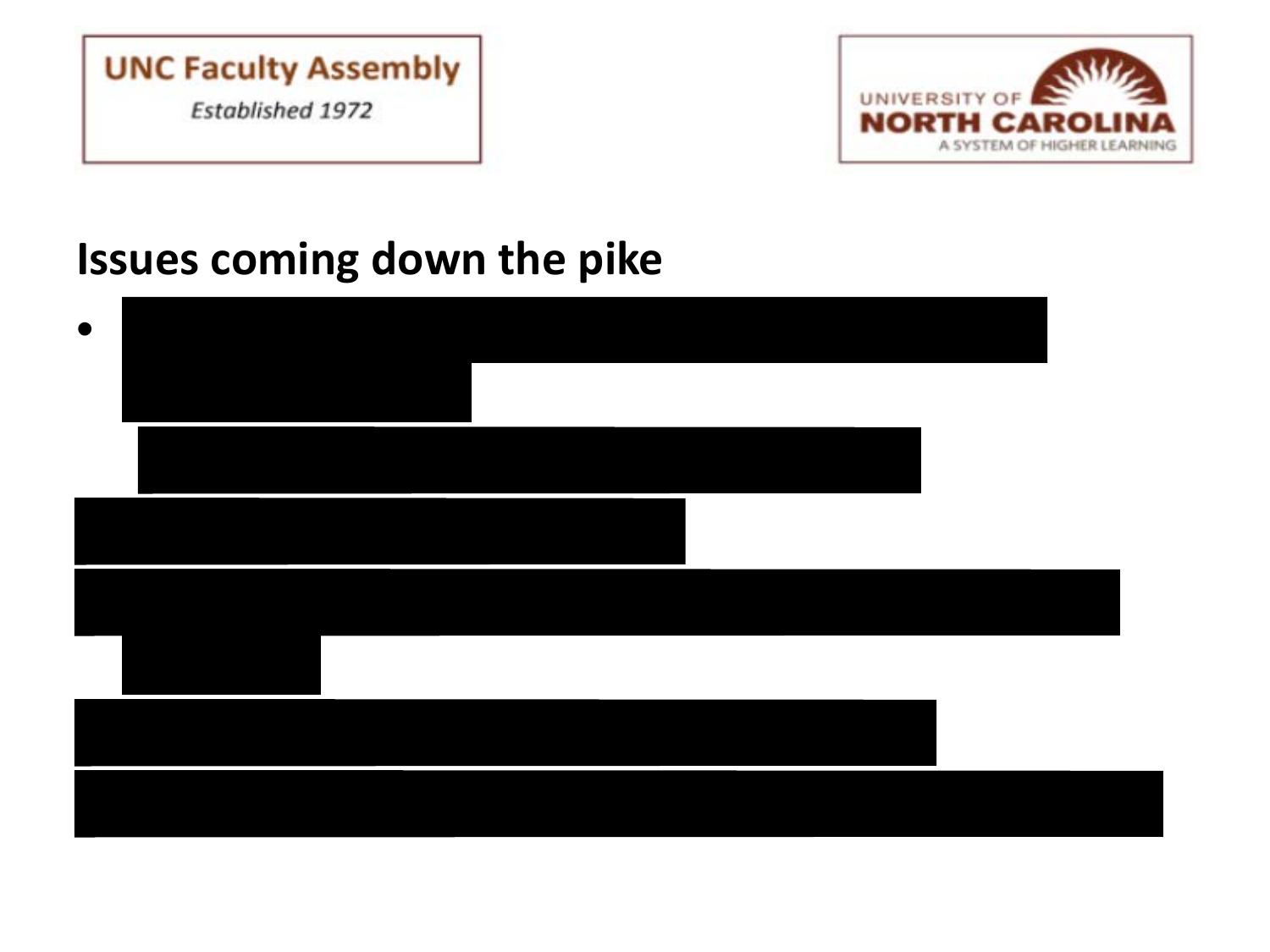### **UNC Faculty Assembly Established 1972**



• Discussion